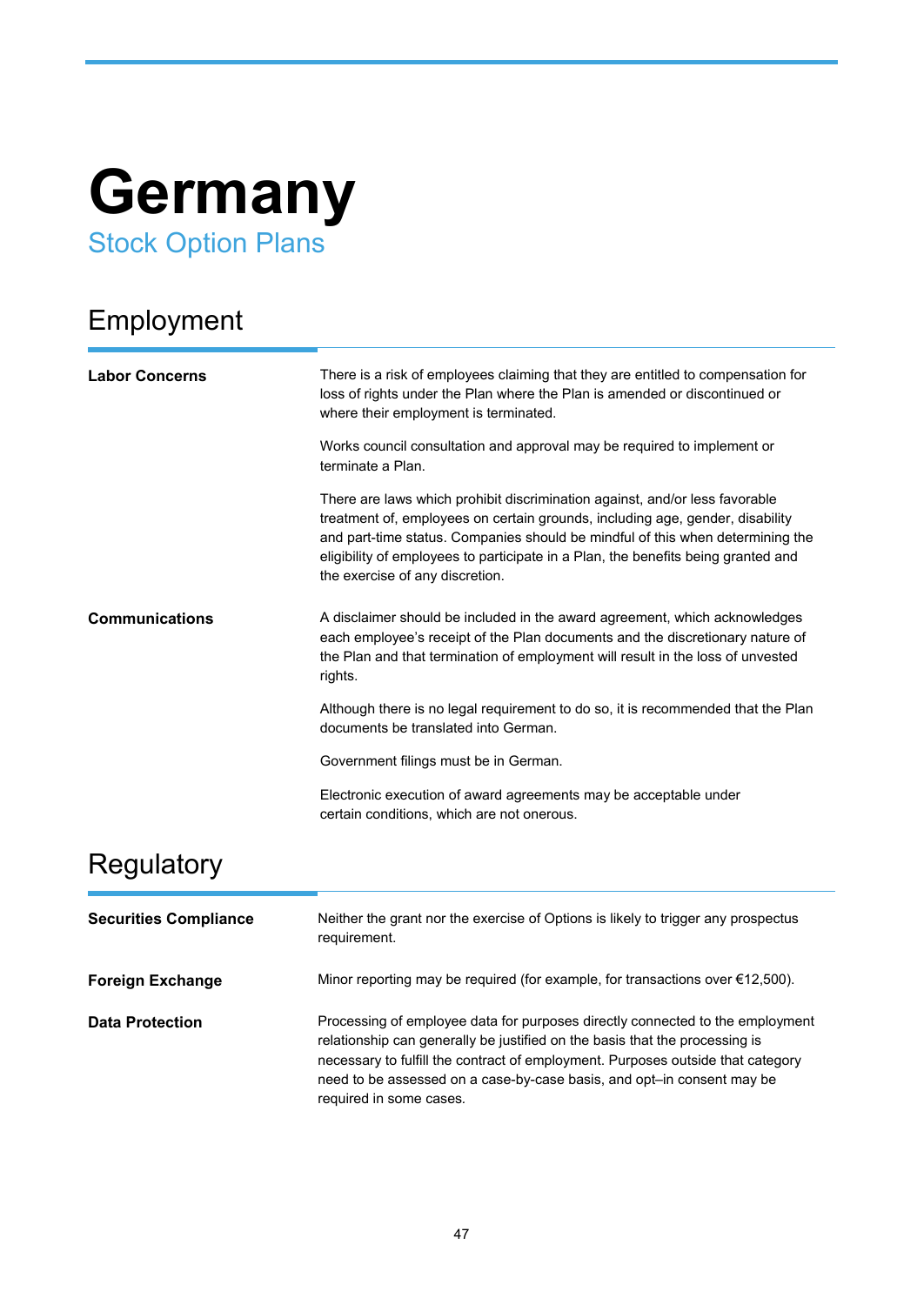### Tax

| <b>Employee Tax Treatment</b>        | An employee is generally subject to income tax on the gain on exercise (i.e., the<br>excess of the market value of the Stock acquired over the aggregate<br>exercise price).                                                                                                                                                                                   |
|--------------------------------------|----------------------------------------------------------------------------------------------------------------------------------------------------------------------------------------------------------------------------------------------------------------------------------------------------------------------------------------------------------------|
|                                      | A "flat tax" may be payable on sale of the Stock, plus a solidarity surcharge and,<br>if applicable, church tax. The flat tax regime will, however, not apply if the<br>employee at any point during the five years preceding the sale held (whether<br>directly or indirectly) a stake representing at least 1 percent of the share capital<br>of the Issuer. |
| <b>Social Security Contributions</b> | Social insurance contributions are due from both the Subsidiary and the<br>employee on all income received up to a threshold (which is subject to change<br>on an annual basis). If employees exceed this threshold, social security<br>contributions will not be due on the exercise of the Options.                                                          |
| <b>Tax-Favored Program</b>           | Any gain up to an annual limit of $\epsilon$ 360 is exempt from tax, provided that all<br>current employees of the group are eligible to participate in the Plan on the same<br>terms and conditions.                                                                                                                                                          |
| <b>Withholding and Reporting</b>     | The Subsidiary has an obligation to withhold the income tax and social security<br>contributions (if the threshold has not been met) due on the excess of the market<br>value of the Stock acquired over the exercise price.                                                                                                                                   |
|                                      | Reporting requirements apply to both the Subsidiary and the employee.                                                                                                                                                                                                                                                                                          |
| <b>Employer Tax Treatment</b>        | A deduction is available if the Subsidiary reimburses the Issuer for the costs of<br>the Plan. A written reimbursement agreement is required (setting out the criteria<br>used to establish the amount to be paid by the Subsidiary).                                                                                                                          |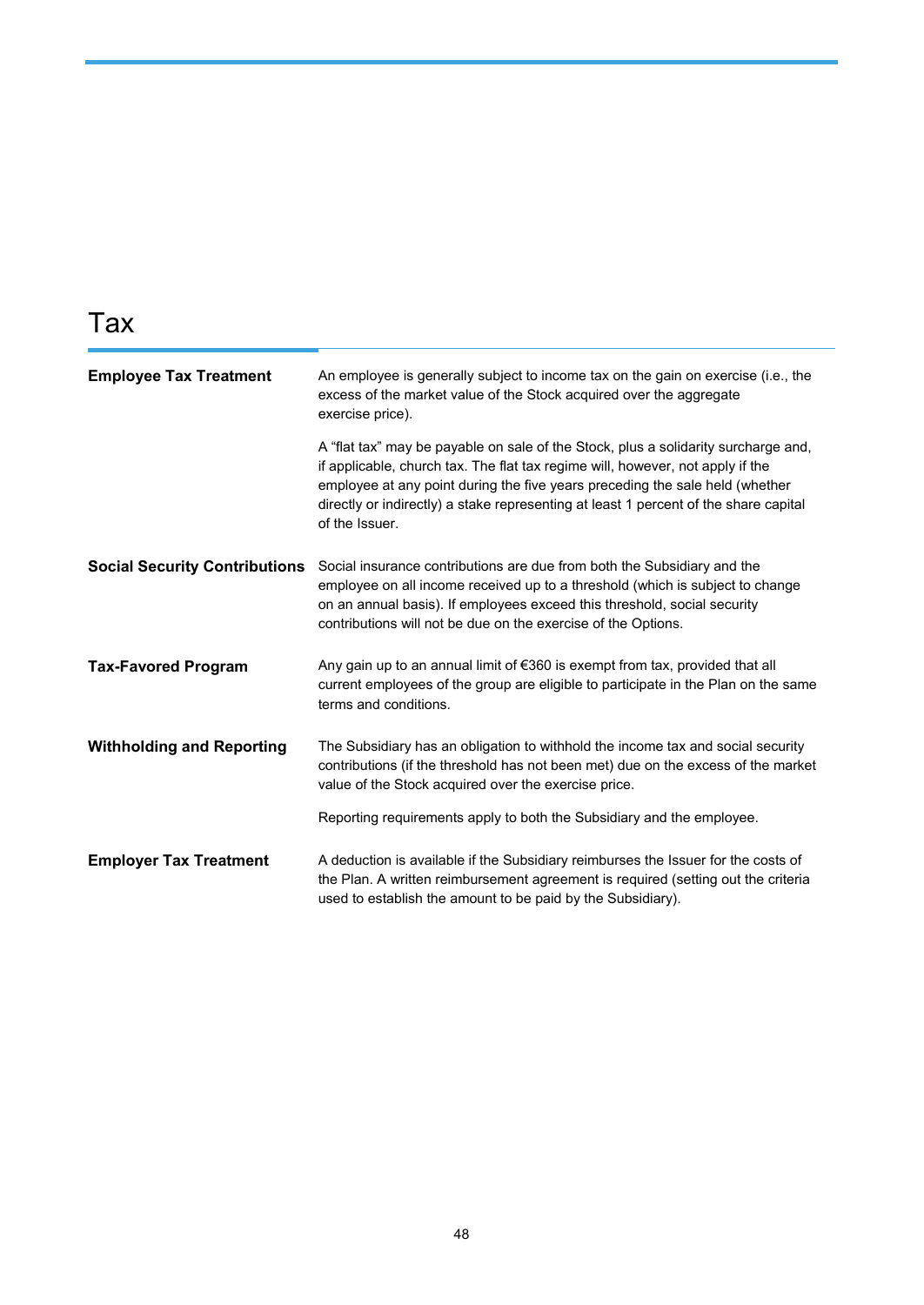# **Germany** Restricted Stock and RSUs

## Employment

| <b>Labor Concerns</b> | There is a risk of employees claiming that they are entitled to compensation for<br>loss of rights under the Plan where the Plan is amended or discontinued or<br>where their employment is terminated.                                                                                                                                                               |
|-----------------------|-----------------------------------------------------------------------------------------------------------------------------------------------------------------------------------------------------------------------------------------------------------------------------------------------------------------------------------------------------------------------|
|                       | Works council consultation and approval may be required to implement or<br>terminate a Plan.                                                                                                                                                                                                                                                                          |
|                       | There are laws which prohibit discrimination against, and/or less favorable<br>treatment of, employees on certain grounds, including age, gender, disability<br>and part-time status. Companies should be mindful of this when determining the<br>eligibility of employees to participate in a Plan, the benefits being granted and<br>the exercise of any discretion |
| <b>Communications</b> | A disclaimer should be included in the award agreement, which acknowledges<br>each employee's receipt of the Plan documents and the discretionary nature of<br>the Plan and that termination of employment will result in the loss of unvested<br>rights.                                                                                                             |
|                       | Although there is no legal requirement to do so, it is recommended that the Plan<br>documents be translated into German.                                                                                                                                                                                                                                              |
|                       | Government filings must be in German.                                                                                                                                                                                                                                                                                                                                 |
|                       | Electronic execution of award agreements may be acceptable under certain<br>conditions, which are not onerous.                                                                                                                                                                                                                                                        |
| Regulatory            |                                                                                                                                                                                                                                                                                                                                                                       |

| <b>Securities Compliance</b> | Neither the grant nor the vesting of Restricted Stock or RSUs is likely to trigger<br>any prospectus requirement.                                                                                                                                                                                                                                    |
|------------------------------|------------------------------------------------------------------------------------------------------------------------------------------------------------------------------------------------------------------------------------------------------------------------------------------------------------------------------------------------------|
| <b>Foreign Exchange</b>      | Minor reporting may be required (for example, for transactions over $\epsilon$ 12,500).                                                                                                                                                                                                                                                              |
| <b>Data Protection</b>       | Processing of employee data for purposes directly connected to the employment<br>relationship can generally be justified on the basis that the processing is<br>necessary to fulfill the contract of employment. Purposes outside that category<br>need to be assessed on a case-by-case basis, and opt-in consent may be<br>required in some cases. |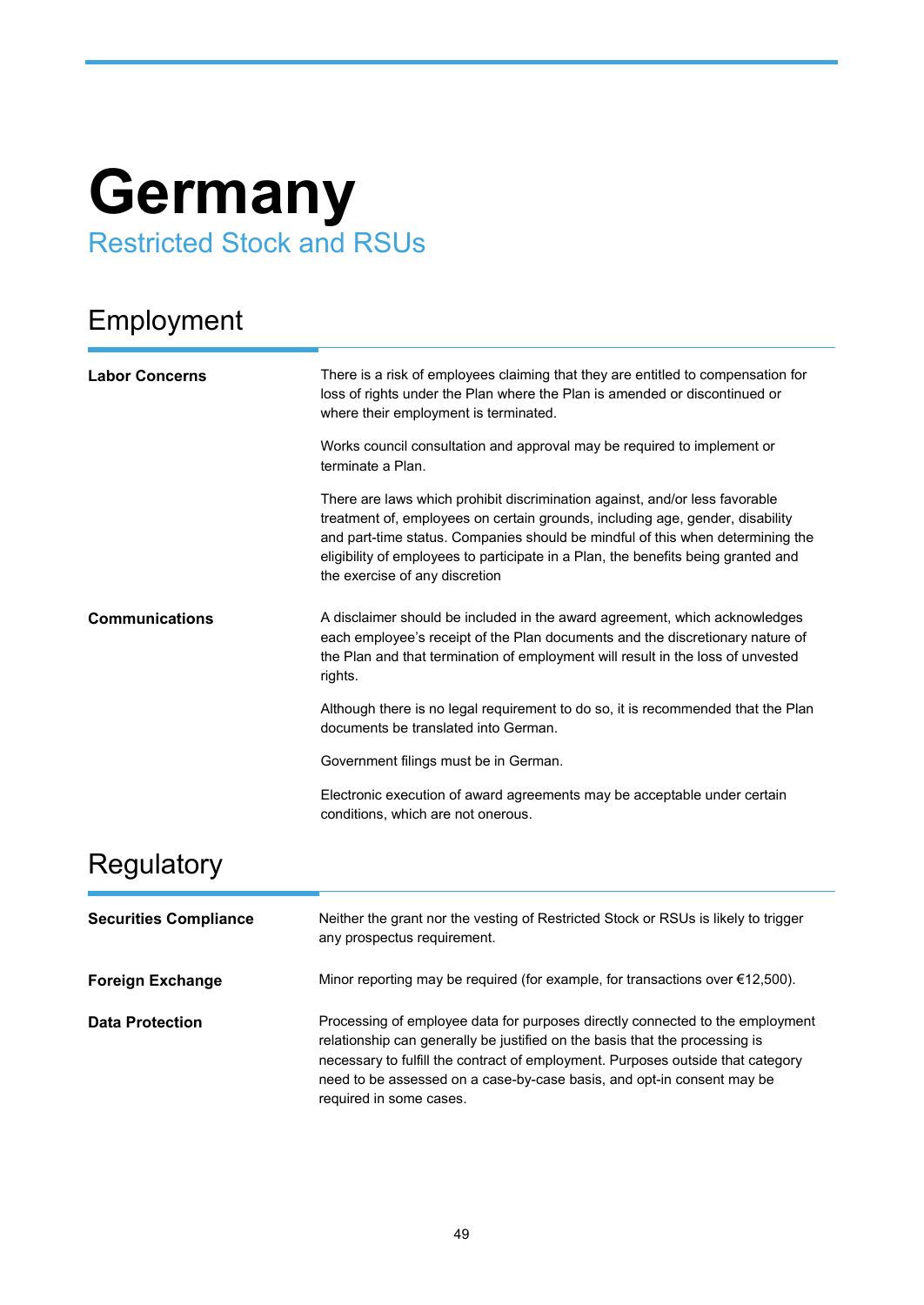#### Tax

| <b>Employee Tax Treatment</b>        | For Restricted Stock, an employee is generally subject to income tax on the<br>value of the Restricted Stock when it is granted.                                                                                                                                                                                                                                                                             |
|--------------------------------------|--------------------------------------------------------------------------------------------------------------------------------------------------------------------------------------------------------------------------------------------------------------------------------------------------------------------------------------------------------------------------------------------------------------|
|                                      | For RSUs, an employee is generally subject to income tax on the value of the<br>Stock received on vesting.                                                                                                                                                                                                                                                                                                   |
|                                      | A "flat tax" may be payable on any gain upon the net proceeds of the sale of<br>Restricted Stock and Stock, plus a solidarity surcharge and, if applicable, church<br>tax. The flat tax regime will, however, not apply if the employee at any point<br>during the five years preceding the sale held (whether directly or indirectly) a<br>stake representing 1 percent of the share capital of the Issuer. |
| <b>Social Security Contributions</b> | Social security contributions are due from both the Subsidiary and the employee<br>on all income received up to a threshold (which is subject to change on an<br>annual basis). If employees exceed this threshold, social security contributions<br>will not be due on income from the Restricted Stock or Stock (as applicable).                                                                           |
| <b>Tax-Favored Program</b>           | Any gain up to an annual limit of €360 is exempt from tax, provided that all<br>current employees of the group are eligible to participate in the Plan on the same<br>terms and conditions.                                                                                                                                                                                                                  |
| <b>Withholding and Reporting</b>     | The Subsidiary has an obligation to withhold the income tax and social security<br>contributions (if the threshold has not been met) due.                                                                                                                                                                                                                                                                    |
|                                      | Reporting requirements apply to both the Subsidiary and the employee.                                                                                                                                                                                                                                                                                                                                        |
| <b>Employer Tax Treatment</b>        | A deduction is available if the Subsidiary reimburses the Issuer for the costs of<br>the Plan. A written reimbursement agreement is required (setting out the criteria<br>used to establish the amount to be paid by the Subsidiary).                                                                                                                                                                        |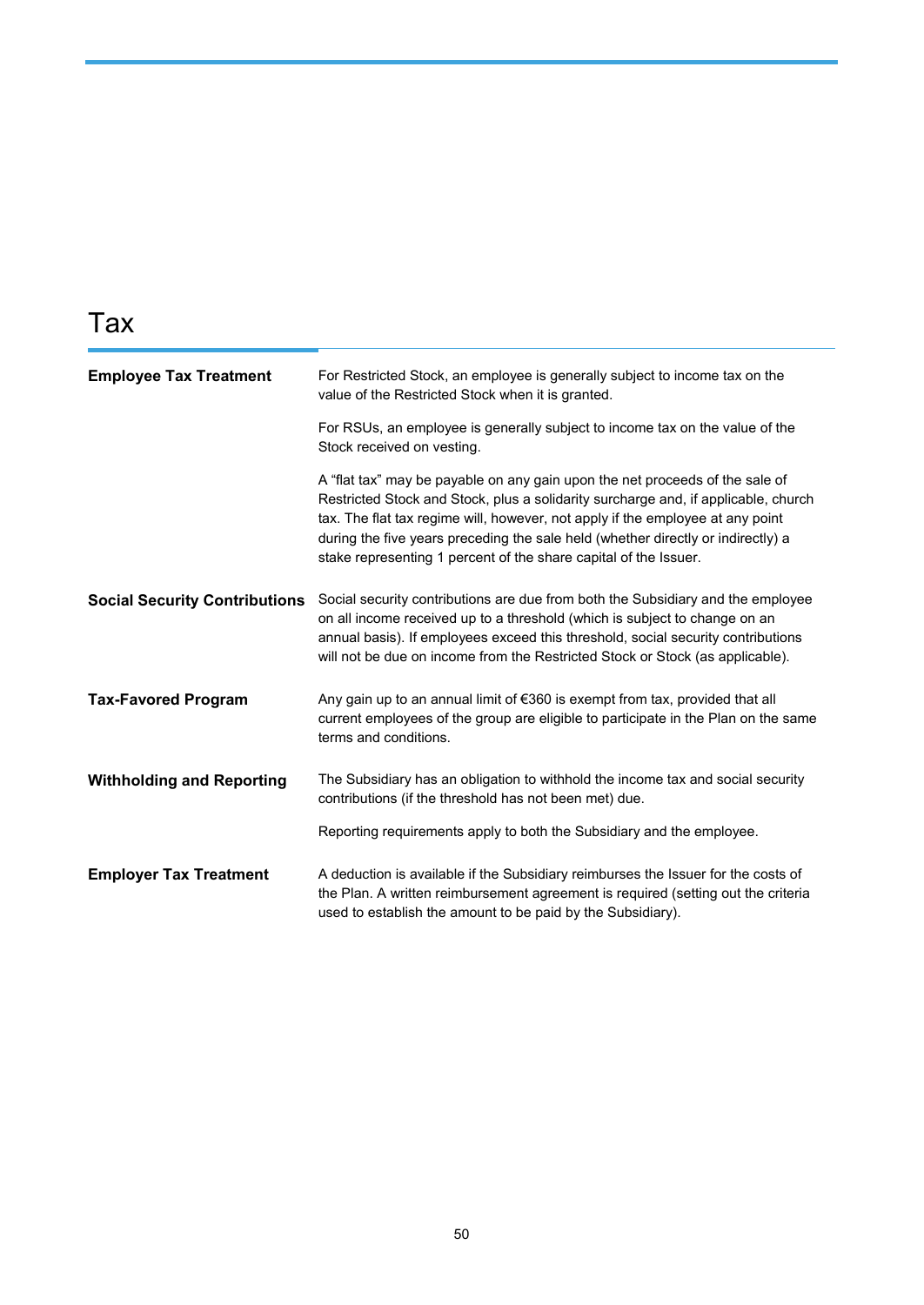## **Germany** Employee Stock Purchase Plans

#### Employment

| <b>Labor Concerns</b> | There is a risk of employees claiming that they are entitled to compensation for<br>loss of rights under the Plan where the Plan is amended or discontinued or<br>where their employment is terminated.                                                                                                                                 |
|-----------------------|-----------------------------------------------------------------------------------------------------------------------------------------------------------------------------------------------------------------------------------------------------------------------------------------------------------------------------------------|
|                       | Works council consultation and approval may be required to implement or<br>terminate a Plan.                                                                                                                                                                                                                                            |
|                       | There are laws which prohibit discrimination against, and/or less favorable<br>treatment of, employees on certain grounds, including age, gender, disability<br>and part-time status. Companies should be mindful of this when determining the<br>eligibility of employees to participate in a Plan and the exercise of any discretion. |
| <b>Communications</b> | A disclaimer should be included in the award agreement, which acknowledges<br>each employee's receipt of the Plan documents and the discretionary nature<br>of the Plan and that termination of employment will result in the loss of<br>unvested rights.                                                                               |
|                       | Although there is no legal requirement to do so, it is recommended that the Plan<br>documents be translated into German.                                                                                                                                                                                                                |
|                       | Government filings must be in German.                                                                                                                                                                                                                                                                                                   |
|                       | Electronic execution of award agreements may be acceptable under<br>certain conditions, which are not onerous.                                                                                                                                                                                                                          |
| Regulatory            |                                                                                                                                                                                                                                                                                                                                         |

**Securities Compliance** It is possible that a prospectus will be required for participation in the Plan to be offered to employees in Germany. However, certain exemptions, exclusions and interpretations may be applicable and, in practice, a prospectus is rarely required. For example, offers made to no more than 150 persons in any one Member State are exempt and certain Issuers (including those incorporated or listed in a Member State) are required only to publish summary information about the Plan and the Stock in substitution for a prospectus. Where a prospectus is required, the Issuer may be able to take advantage of a short form regime under which certain requirements for the prospectus' contents are waived. Any prospectus must be approved by the relevant regulatory authority in the Issuer's Home Member State and filed under the passporting system with the relevant regulatory authority of each Member State in which participation in the Plan is being offered.